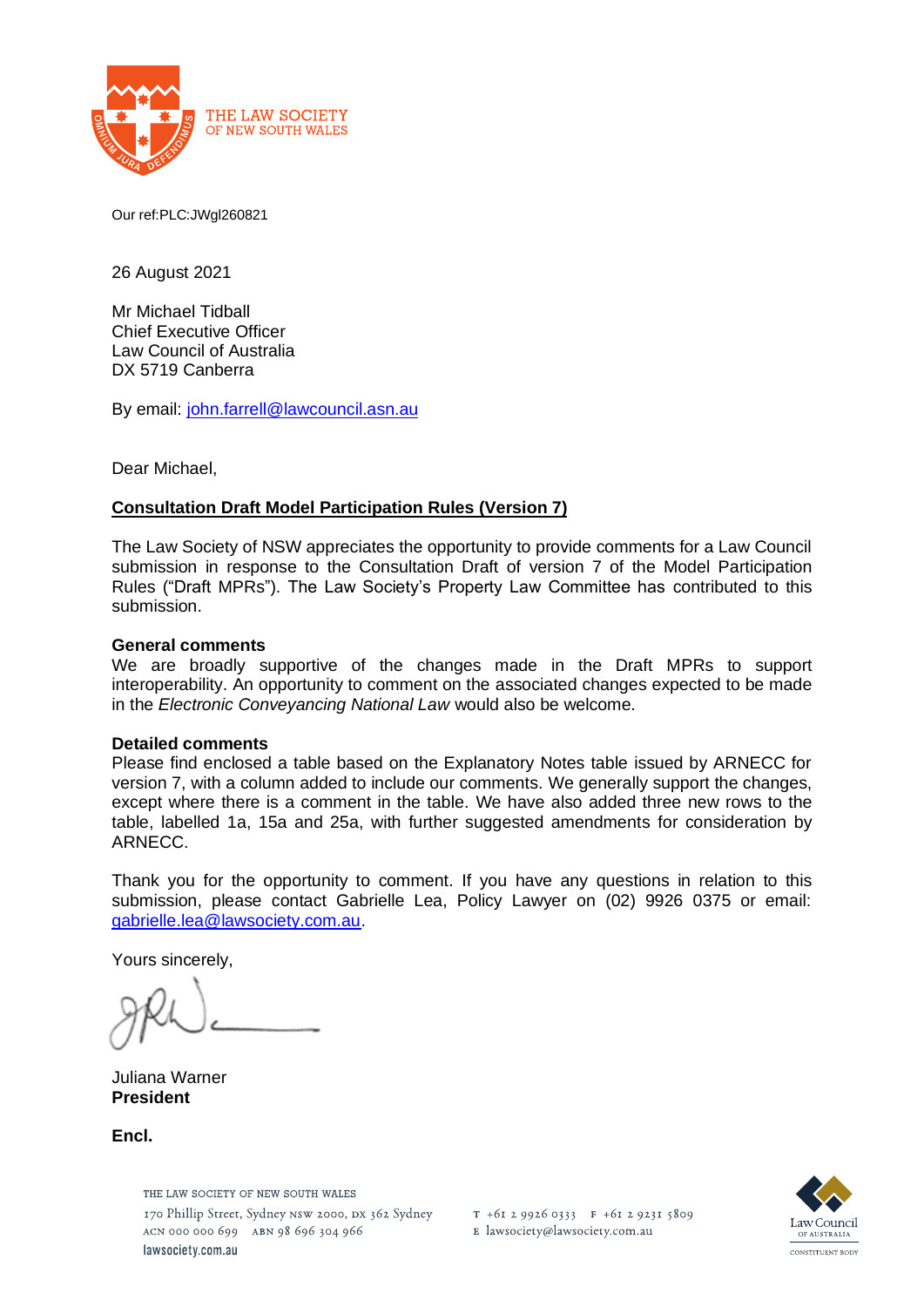# Model Participation Rules (MPR) Consultation Draft 7 – Comments from NSW Law Society

| #                            | <b>Rule</b>                 | <b>Amendments</b>                                                                                                                              | <b>Explanatory Notes</b>                                                                                                                                                                                                        | <b>Comments</b>                                                                                                                                                                                                                                                                                                                                                                                                                                                                                                                                                                                                            |  |
|------------------------------|-----------------------------|------------------------------------------------------------------------------------------------------------------------------------------------|---------------------------------------------------------------------------------------------------------------------------------------------------------------------------------------------------------------------------------|----------------------------------------------------------------------------------------------------------------------------------------------------------------------------------------------------------------------------------------------------------------------------------------------------------------------------------------------------------------------------------------------------------------------------------------------------------------------------------------------------------------------------------------------------------------------------------------------------------------------------|--|
| <b>MPR 2.1 - Definitions</b> |                             |                                                                                                                                                |                                                                                                                                                                                                                                 |                                                                                                                                                                                                                                                                                                                                                                                                                                                                                                                                                                                                                            |  |
| 1a<br>2.                     | Conveyancing<br>Transaction | <b>Associated Financial</b><br>Transaction<br>Amended definition of<br>Conveyancing<br>Transaction to include<br>Interoperable<br>Conveyancing | Interoperable Conveyancing Transactions<br>are relevant in the same provisions in the<br>MPR asConveyancing Transactions.<br>The definition in the next draft of Version 7 of the<br>Model Operating Requirements (MOR) will be | We suggest the addition of a definition for Associated<br>Financial Transaction along the following lines:<br>"Associated Financial Transaction has the meaning<br>given to it in the ECNL."<br>This would support our suggested extension of MPR<br>7.5.1, referred to in item 15a, that Associated Financial<br>Transactions should be digitally signed, to support the<br>proposed extension of section 12 in the Electronic<br>Conveyancing National Law ("ECNL").<br>We support amending the definition to mirror the<br>definition in the ECNL. We agree there should be<br>consistency between the MOR and the MPR. |  |
|                              |                             | Transactions.                                                                                                                                  | amended for consistency (i.e. amended to 'may<br>include')                                                                                                                                                                      |                                                                                                                                                                                                                                                                                                                                                                                                                                                                                                                                                                                                                            |  |
| 3.                           | Electronic<br>Workspace     | Amended definition of<br>Electronic Workspace to<br>include Interoperable<br>Electronic Workspace.                                             | Interoperable Electronic Workspaces are<br>relevant in the same provisions in the MPR as<br>ElectronicWorkspaces.<br>The definition in the next draft of Version 7 of the MOR<br>will be amended for consistency.               | We agree there should be consistency between the<br>MOR and the MPR.                                                                                                                                                                                                                                                                                                                                                                                                                                                                                                                                                       |  |
| 4.                           | <b>InformationFees</b>      | Replaced 'the ELN' with 'an<br>ELN'.                                                                                                           | The definition in the next draft of Version 7 of the MOR<br>will be amended for consistency.                                                                                                                                    | We agree there should be consistency between the<br>MOR and the MPR.                                                                                                                                                                                                                                                                                                                                                                                                                                                                                                                                                       |  |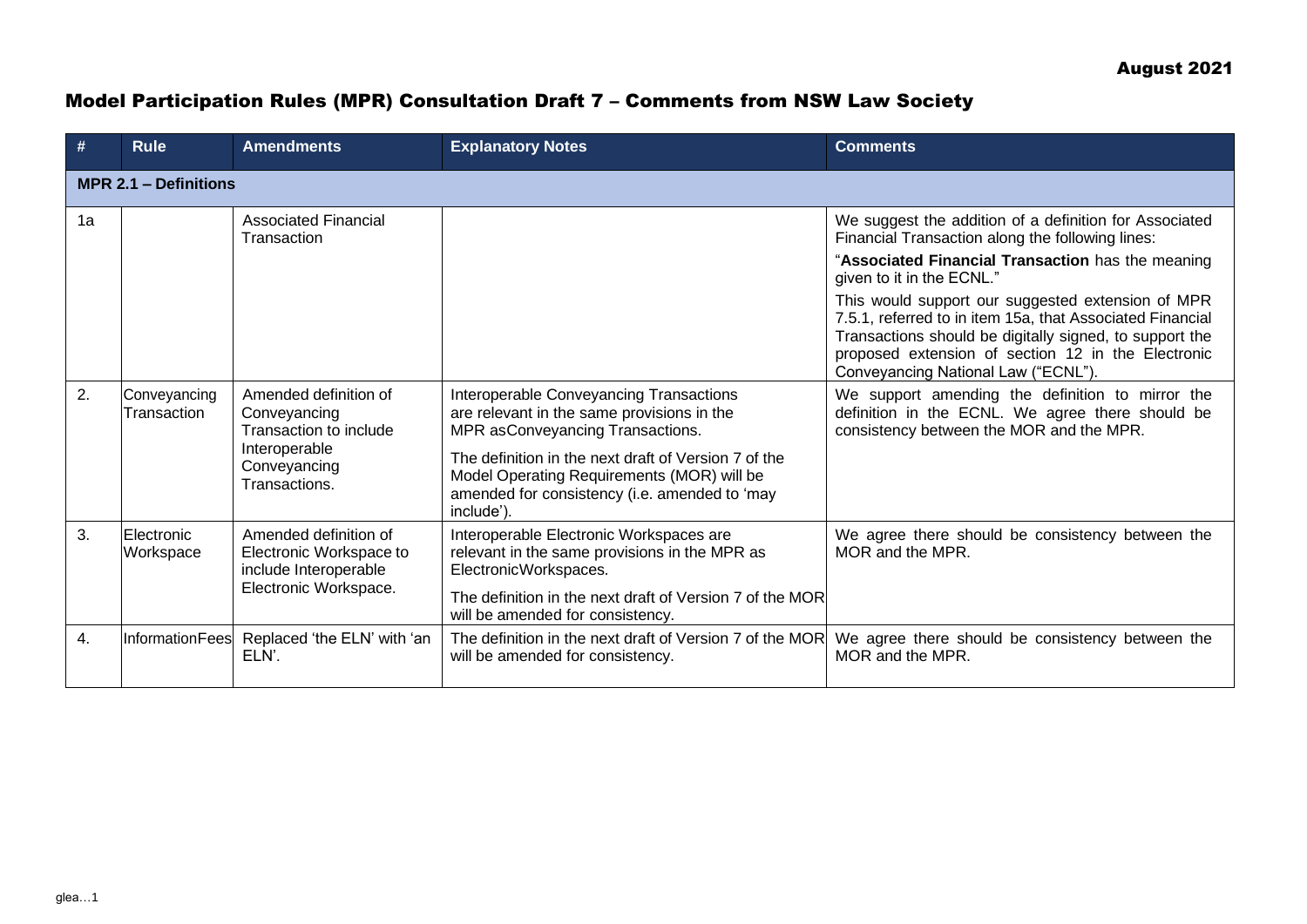## August 2021

| #   | <b>Rule</b>                                  | <b>Amendments</b>                                                                   | <b>Explanatory Notes</b>                                                                                                                                                                                                                                                                                                                                                                                                                                                 | <b>Comments</b>                                                                                                                                                                                                                                                                                                                                                                                                                                                                                                                                           |
|-----|----------------------------------------------|-------------------------------------------------------------------------------------|--------------------------------------------------------------------------------------------------------------------------------------------------------------------------------------------------------------------------------------------------------------------------------------------------------------------------------------------------------------------------------------------------------------------------------------------------------------------------|-----------------------------------------------------------------------------------------------------------------------------------------------------------------------------------------------------------------------------------------------------------------------------------------------------------------------------------------------------------------------------------------------------------------------------------------------------------------------------------------------------------------------------------------------------------|
| 5.  | Interoperability                             | Added definition of<br>Interoperability.                                            | The substance of this definition will be housed in the<br>ECNL. Broadly speaking, it is anticipated that<br>Interoperability will be defined in the ECNL as the<br>interworking of ELNs in a way that allows:<br>Subscribers using different ELNs to complete<br>a Conveyancing Transaction; and<br>the preparation of documents using data from<br>different ELNs.<br>This term is only used in the definition of Interoperable<br>Conveyancing Transaction in the MPR. | As noted in our comments on the draft MOR, we<br>support the definition being housed in the ECNL.<br>We suggest that the ECNL definition should incorporate<br>financial settlement. If the definition is based on the<br>adjacent Explanatory Note, we suggest the first dot<br>point be expanded to read "Subscribers using different<br>ELNs to complete a Conveyancing Transaction<br>(including financial settlement)." We look forward to<br>the opportunity to make further comment on reviewing<br>the draft ECNL definition of Interoperability. |
| 6.  | Interoperable<br>Conveyancing<br>Transaction | Added definition of<br>Interoperable<br>Conveyancing<br>Transaction.                | This definition extends the existing definition of<br>Conveyancing Transaction to Conveyancing<br>Transactions conducted by means of Interoperability.<br>This term is used in the MPR in the definitions of<br>Conveyancing Transaction, Interoperable Electronic<br>Workspace and Interoperable Lodgment Case.                                                                                                                                                         | Supported, subject to reviewing the definition of<br>Interoperability.                                                                                                                                                                                                                                                                                                                                                                                                                                                                                    |
| 7.  | Interoperable<br>Electronic<br>Workspace     | Added definition of<br>Interoperable<br>Electronic<br>Workspace.                    | This definition extends the existing definition of<br>Electronic Workplace to a shared Electronic<br>Workspace containing at least one Interoperable<br>Conveyancing Transaction. Note the possibility of a<br>combination of Lodgment Cases (e.g. one<br>containing a Priority Notice) and Interoperable<br>Lodgment Cases (e.g. one containing a<br>discharge/release, transfer and mortgage) in a<br>single Electronic Workspace.                                     | Supported, subject to reviewing the definition of<br>Interoperability.                                                                                                                                                                                                                                                                                                                                                                                                                                                                                    |
|     |                                              |                                                                                     | The term is only used in the MPR in the definition of<br>Electronic Workspace.                                                                                                                                                                                                                                                                                                                                                                                           |                                                                                                                                                                                                                                                                                                                                                                                                                                                                                                                                                           |
|     |                                              |                                                                                     | The definition in the next draft of Version 7 of the MOR<br>will be amended for consistency (i.e. addition of the<br>word 'and').                                                                                                                                                                                                                                                                                                                                        |                                                                                                                                                                                                                                                                                                                                                                                                                                                                                                                                                           |
| 10. | Lodgment<br>Case                             | Amended definition of<br>Lodgment Caseto include<br>Interoperable Lodgment<br>Case. | Interoperable Lodgment Cases are relevant in the<br>same provisions in the MPR as Lodgment Cases.<br>The definition in the next draft of Version 7 of the<br>MOR will be amended for consistency.                                                                                                                                                                                                                                                                        | We support the draft, and we support consistency<br>between the MPR and the MOR.                                                                                                                                                                                                                                                                                                                                                                                                                                                                          |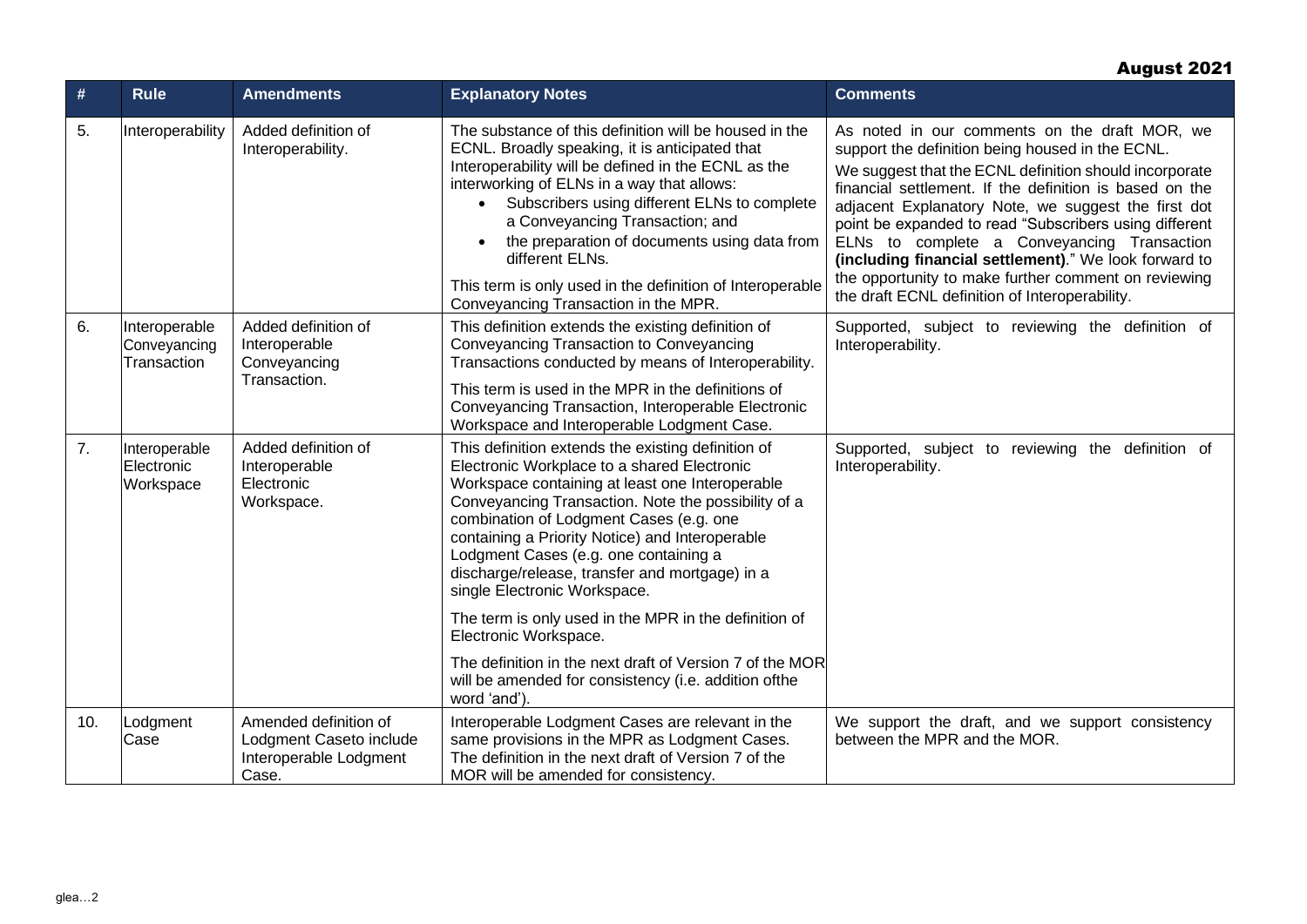# August 2021

| #   | <b>Rule</b>                         | <b>Amendments</b> | <b>Explanatory Notes</b> | <b>Comments</b>                                                                                                                                                                                                                                                                                                                                                                                                                                                                                                                                                                                                                                                                                                                                                                                                                                                                                                                                                                                       |  |  |
|-----|-------------------------------------|-------------------|--------------------------|-------------------------------------------------------------------------------------------------------------------------------------------------------------------------------------------------------------------------------------------------------------------------------------------------------------------------------------------------------------------------------------------------------------------------------------------------------------------------------------------------------------------------------------------------------------------------------------------------------------------------------------------------------------------------------------------------------------------------------------------------------------------------------------------------------------------------------------------------------------------------------------------------------------------------------------------------------------------------------------------------------|--|--|
|     | <b>MPR 7.8 - Revoking Authority</b> |                   |                          |                                                                                                                                                                                                                                                                                                                                                                                                                                                                                                                                                                                                                                                                                                                                                                                                                                                                                                                                                                                                       |  |  |
| 15a | 7.5.1                               |                   |                          | We suggest that MPR 7.5.1 be expanded, along the<br>following lines as shown in bold:                                                                                                                                                                                                                                                                                                                                                                                                                                                                                                                                                                                                                                                                                                                                                                                                                                                                                                                 |  |  |
|     |                                     |                   |                          | Electronic Registry Instruments and other<br>7.5.1<br>electronic Documents to be Lodged through an<br>ELN, and any electronic Documents to<br>effect an Associated Financial Transaction,<br>must be Digitally Signed, where the electronic<br>Registry Instrument or other electronic<br>Document requires a Digital Signature, using a<br>Private Key to create the Subscriber's Digital<br>Signature.                                                                                                                                                                                                                                                                                                                                                                                                                                                                                                                                                                                              |  |  |
|     |                                     |                   |                          | Section 12 of the ECNL is about "Reliance on, and<br>repudiation of, digital signatures". It provides that, in<br>certain circumstances, specified parties can rely on the<br>digital signature and it is binding on the parties.<br>However, the current arrangement where the Financial<br>Settlement Statement ("FSS") line items are digitally<br>signed is not a regulatory requirement, but merely a<br>practical arrangement that has been voluntarily<br>adopted. In our view, this current arrangement of<br>digitally signing FSS line items must be elevated to a<br>regulatory requirement, to complement the proposed<br>changes to section 12 of the ECNL. Without this<br>additional change, the proposed extension of section 12<br>to solve issues of reliance by the financial institutions<br>on a Subscriber's instructions for financial settlement<br>may not be achieved. We also consider this change is<br>necessary to support trust account authorisation and<br>reliance. |  |  |